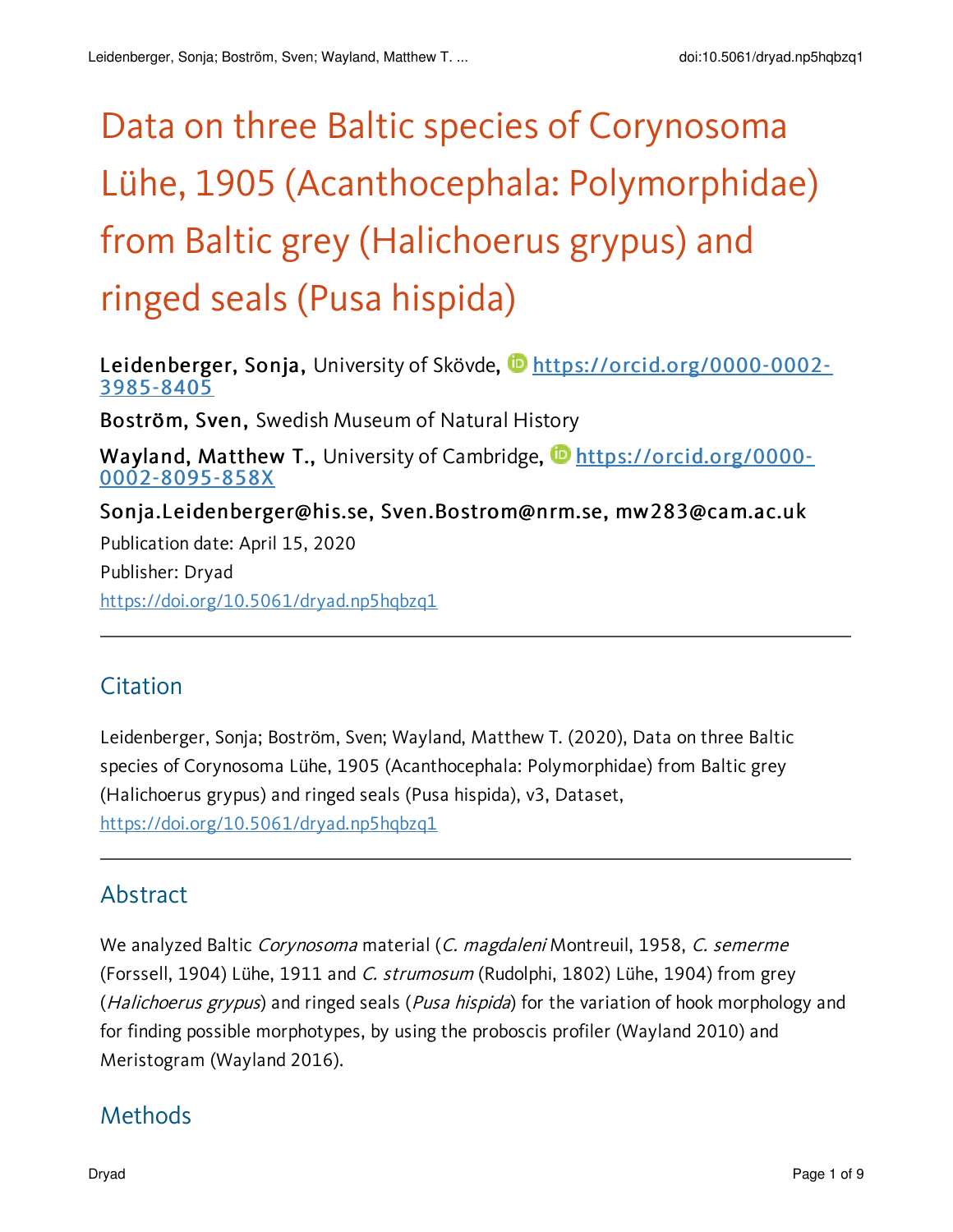#### Methods:

All data analysis was performed using the R language and environment (R Core Team 2019). For species names we followed the nomenclature given by the Catalogue of Life (2019 Annual Checklist: Roskov et al. 2019) and WoRMS (WoRMS Editorial Board 2020).

The studied seals were collected during Swedish grey and ringed seal hunting in 2007-2008 in different parts of the Baltic Sea (Table 1). The thorny-headed worms were collected during the autopsy at the Swedish Museum of Natural History (for more details see Leidenberger et al. 2019). The worms have been preserved in 70% alcohol. Voucher material is deposited in the invertebrate collection of the Department of Zoology, Swedish Museum of Natural History (SMNH), Stockholm, Sweden (# SMNH-162973-162978, SMNH-172304-172310).

Additionally, specimens of C. magdaleni collected by Nickol et al. (2002) from the Finish Baltic Sea, were borrowed from the University of Nebraska State Museum, Manter Laboratory of Parasitology (# HWML 39480). Here, we tested the material mentioned in Table 1 for intra-taxon and inter-taxon variation in hook morphology by using the Proboscis profiler (Wayland 2010).

We measured the length and base measurements of each hook in at least one longitudinal row of hooks per specimen (for more information see Wayland 2010). In total, 11 specimens (3 females and 8 males) of C. semerme were in a suitable condition for measuring hook morphometrics. Dorsal hook rows were measured in two female specimens (the ventral hooks were obscured by debris or damaged). In each of the male specimens only one single row was visible in profile; six of these rows were dorsal, one lateral and the other ventral. Additionally, hook morphometrics, for both a dorsal and a ventral longitudinal row of hooks, were recorded from a single male specimen of C. magdaleni (HWML 39480-1041-3).

The proboscis profiler and meristogram analyse serial variation in hook morphology along longitudinal rows of hooks. An acanthocephalan specimen can only be analysed using these methods if it has at least one longitudinal row of hooks visible in profile. The R package FactoMineR (Lê et al. 2008) was used to conduct principal component analysis (PCA).

The proboscis profiles of C. semerme did not show any evidence of sexual dimorphism (Figs 1, 2). Males of C. semerme and C. magdaleni appear to display similar patterns of serial variation in hook length and base dimensions (Fig. 1). A principal component analysis of male proboscis profiles demonstrated more variation within C. semerme, than between this taxon and C. magdaleni (Fig. 2).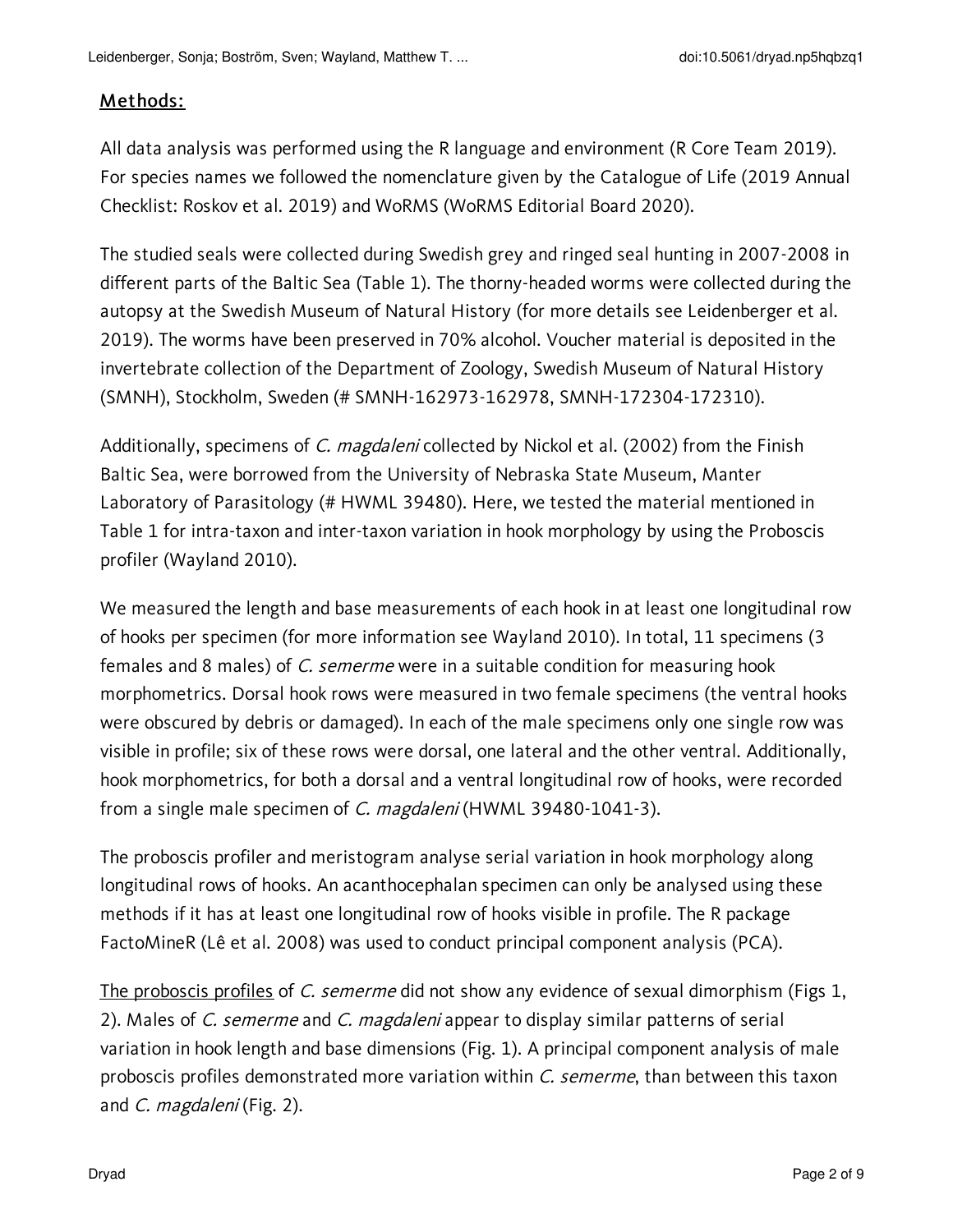The meristogram (Huffman and Bullock 1975, Wayland 2016) was used to produce a graphical summary of serial variation in hook morphometrics. A meristogram (Huffman and Bullock 1975, Wayland 2016) was generated to provide a graphical summary of serial variation in hook morphology in C. semerme (Fig. 3); insufficient data was available for the other two taxa. Maximum values of all four hook morphometrics (length, base, ratio and area) were found approximately half way along the proboscis.

Comparison of the number of longitudinal rows and number of hooks in each row is known to vary in *Corynosoma* species depending on the region and host. Cryptic speciation is known as one reason for morphological variability in Acanthocephalans observed within and between geographical locations (e.g. Waindok et al. 2018, Steinauer et al. 2007, Väinölä et al. 1994, Popov and Fortunato 1987). For example Popov and Fortunato (1987) could, on the bases of only the number of longitudinal rows and number of hooks in each row, separate two clear populations of C. strumosum in ringed seals, namely the western-arctic (Barents and East Siberian Sea) and western-pacific one (Bering and Okhotsk Sea). Our analyzed material consisted of too few individuals to find any morphotypes, but by comparing the literature there are numerous variations in hook arrangement described. Plastic morphometric characters are also known between different host species. Hernández-Orts et al. (2017) observed for C. hannae Zdzitowiecki, 1984 intraspecific morphological and biometrical variability depending on the host. A study by Skorobrechova and Nikishin (2014) showed that also the structure of the capsule of C. strumosum was regarded as a morphological expression of the degree of balance of the host-parasite system and was determined by the adaptation to the given paratenic host.

In the majority of acanthocephalans, the proboscis is the primary organ of attachment to the intestinal wall of the definitive host and therefore adaptive radiation is expressed in divergence of proboscis morphology, including hook patterns. However, in *Corynosoma* both the trunk and proboscis anchor the acanthocephalan to the wall of the intestine (Aznar et al. 1999). We might speculate that adaptation to different regions of the digestive tract might be accompanied by changes in trunk shape and spination. Spine coverage may be linked to trunk shape (Hernández-Orts et al. 2012), but further analyses are needed here.

This meristogram, as well as the row data (available as Suppl. material 1-2) may serve as a useful reference for comparison with further Corynosoma specimens and/or other Corynosoma species in the future. We see great challenges in the access to good and sufficient material for further analysis, while our study of the hooks might contribute and motivate to further investigations on this interesting parasite group. Leidenberger et al. (2020) presented an extensive literature summary on host records and geographical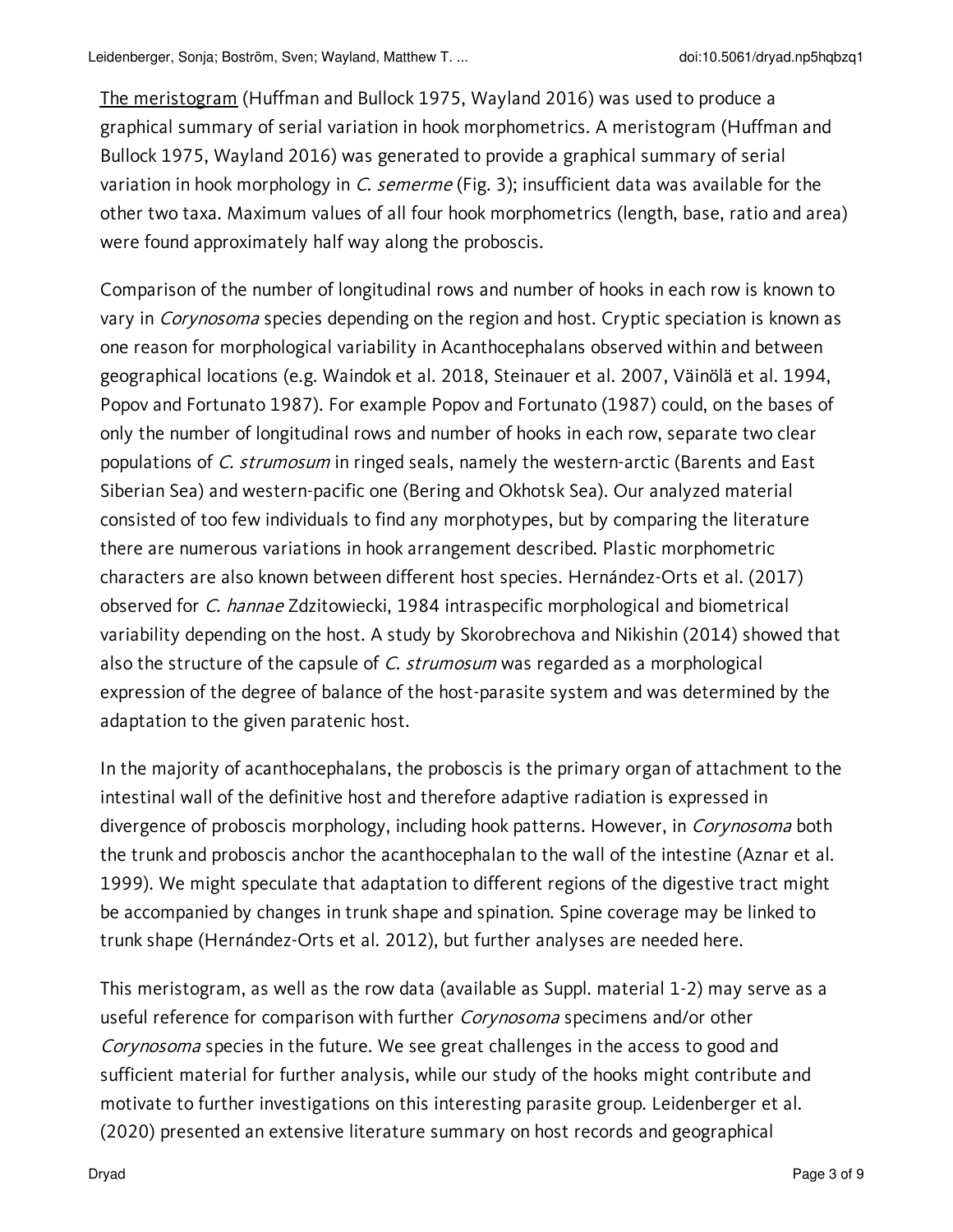distribution of the three Baltic *Corynosoma* species, which can be used as guide for further sampling efforts.

# Usage Notes

## Table 1

Material studied with the Proboscis Profiler (M= male).

## Figure 1

Proboscis profiles of male Corynosoma magdaleni and C. semerme. a. Length. b. Base. Proboscis profiles generated using a moving average interval of 20%. Profile labels are comprised of three parts: species, surface of proboscis (dorsal, lateral or ventral) and a numerical identifier for the acanthocephalan specimen. N.B. profiles for C. magdaleni (dorsal and ventral) are from a single specimen.

## Figure 2

Result of the principal component analysis of the proboscis profiles of male Corynosoma magdaleni and C. semerme.

## Figure 3

Meristogram for Corynosoma semerme. Graph shows serial variation in four hook morphometrics: L: length; B: base width; A: area; R: ratio. Meristogram generated with a moving average interval of 20%, using data from two females and eight males.

## Supplementary Material 1

Row data of the measurements of the Baltic Corynosoma semerme Proboscis Profiler.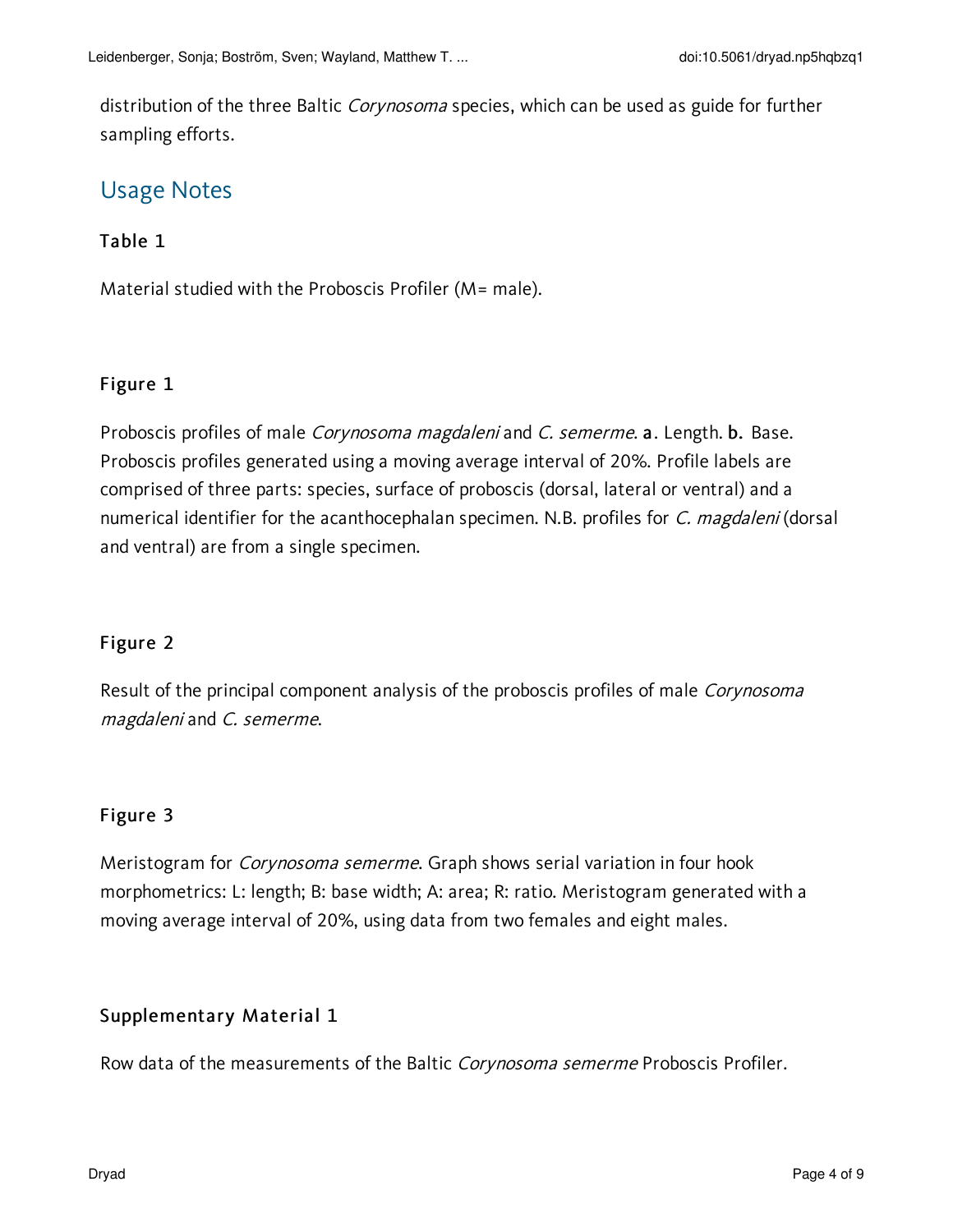#### Supplementary Material 2

Row data of the measurements of the Baltic Corynosoma magdaleni Proboscis Profiler.

Notation used for the accession number in both supplementary materials:

species (s for *semerme*, m for *magdaleni*) - sex - surface of proboscis (d=dorsal, v=ventral, l=lateral) - host (g=grey, r=ringed) - specimen number

For example, s-m-d-g-1 denotes a dorsal row of hooks from a male specimen of *Corynosoma semerme* which was collected from a grey seal and given the ID "1"

#### References

Aznar FJ, Bush AO, Fernández M, Raga JA (1999) Constructional morphology and mode of attachment of the trunk of *Corynosoma cetaceum* (Acanthocephala: Polymorphidae). Journal of Morphology 241: 237-249. [https://doi.org/https://doi.org/10.1002/\(SICI\)1097-](https://doi.org/https:/doi.org/10.1002/(SICI)1097-4687(199909)241:33.0.CO;2-A) 4687(199909)241:33.0.CO;2-A

Hernández-Orts JS, Timi JT, Raga JA, García-Varela M, Crespo EA, Aznar FJ (2012) Patterns of trunk spine growth in two congeneric species of Acanthocephalan: investment in attachment may differ between sexes and species. Parasitology 139: 945-955. https://doi.org/https://doi.org/ 10.1017/S0031182012000078

Hernández-Orts JS, Smales LR, Pinacho-Pinacho CD, García-Varela M, Presswell B (2017) Novel morphological and molecular data for *Corynosoma hannae* Zdzitowiecki. New Zealand. Parasitology International 66: 905-916.

[https://doi.org/https://doi.org/10.1016/j.parint.2016.10.007](https://doi.org/https:/doi.org/10.1016/j.parint.2016.10.007)

Huffman D, Bullock W (1975) Meristograms: Graphical analysis of serial variation of proboscis hooks of *Echinorhynchus* (Acanthocephala). Systematic Zoology 24: 333-345.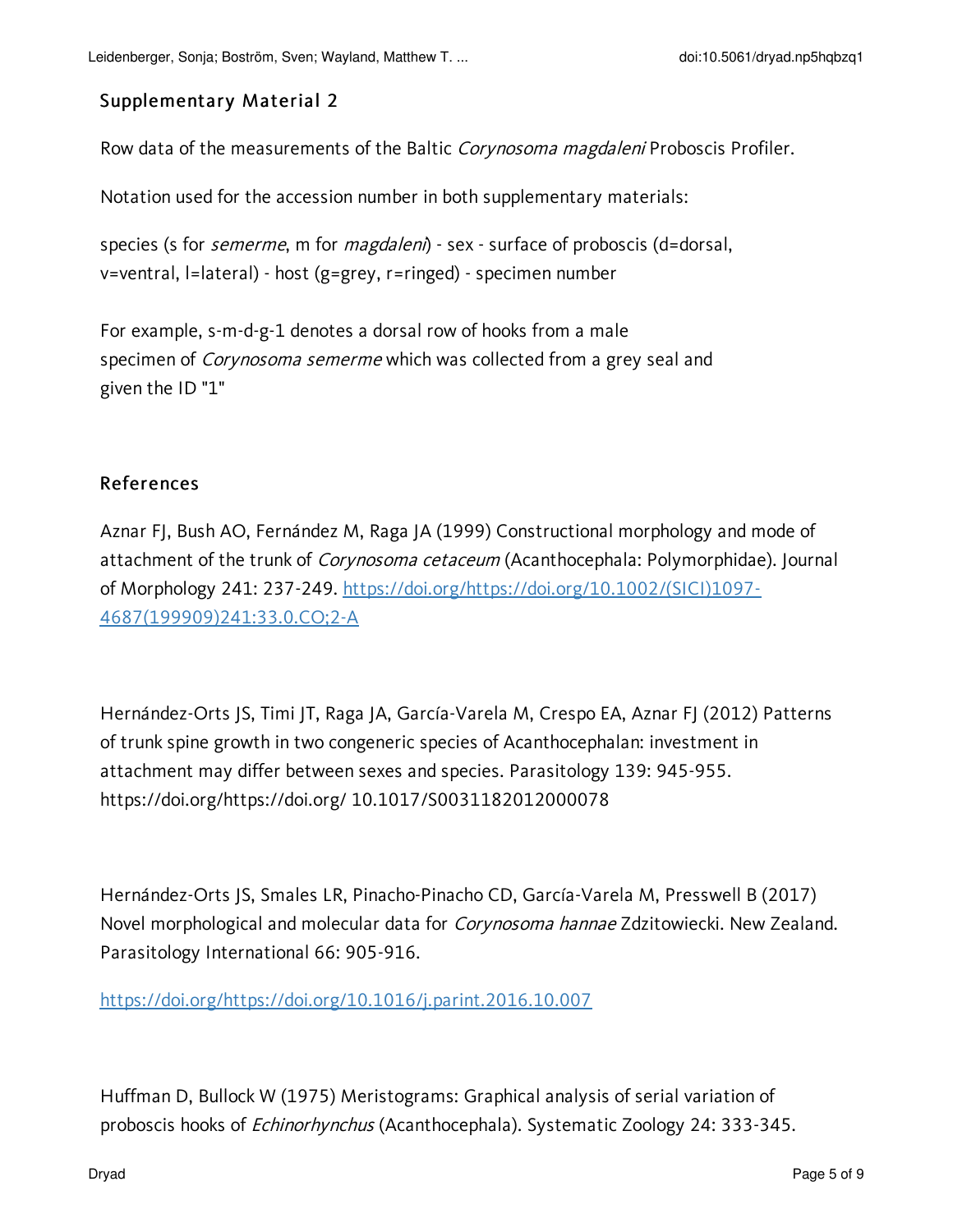[https://doi.org/https://doi.org/10.1093/sysbio/24.3.333](https://doi.org/https:/doi.org/10.1093/sysbio/24.3.333)

Lê S, Josse J, Husson F (2008) FactoMineR: an R Package for Multivariate Analysis. Journal of Statistical Software 25: 1-18. [https://doi.org/https://doi.org/10.18637/jss.v025.i01](https://doi.org/https:/doi.org/10.18637/jss.v025.i01)

Leidenberger S, Boström S, Wayland M (2019) Morphological observations on three Baltic species of Corynosoma Lühe, 1905 (Acanthocephala, Polymorphidae). European Journal of Taxonomy 514 <https://doi.org/10.5852/ejt.2019.514>

Leidenberger S, Boström S, Wayland M (2020) Host records and geographical distribution of Corynsoma magdaleni, C. semerme and C. strumosum (Acanthocephala: Polymorphidae). Biodiversity Data Journal 8:e50500 <https://doi.org/10.3879/BDJ.8.e50500>

Nickol B, Helle E, Valtonen ET (2002) Corynosoma magdaleni in Gray Seals from the Gulf of Bothnia, with emended descriptions of Corynosoma strumosum and Corynosoma magdaleni. Journal of Parasitology 88 (6): 1222-1229. <https://doi.org/10.2307/3285497>

Popov VN, Fortunato ME (1987) Geographic variation of Corynosoma strumosum (Acanthocephala, Polymorphidae) – a parasite of marine mammals. Zoologicheskii Zhurnal 66: 12-18. [In Russian].

R Core Team (2019) R: A language and environment for statistical computing. R Foundation for Statistical Computing, Vienna, Austria. URL: [http://www.R-project.org/](http://www.r-project.org/)

Roskov Y, DeWalt RE, Ower G, Orrell T, Nicolson D, Bailly N, Kirk PM, Bourgoin T, Decock W, Nieukerken Ev, Zarucchi J, Penev L (2019) Species 2000 & ITIS Catalogue of Life, 2019 Annual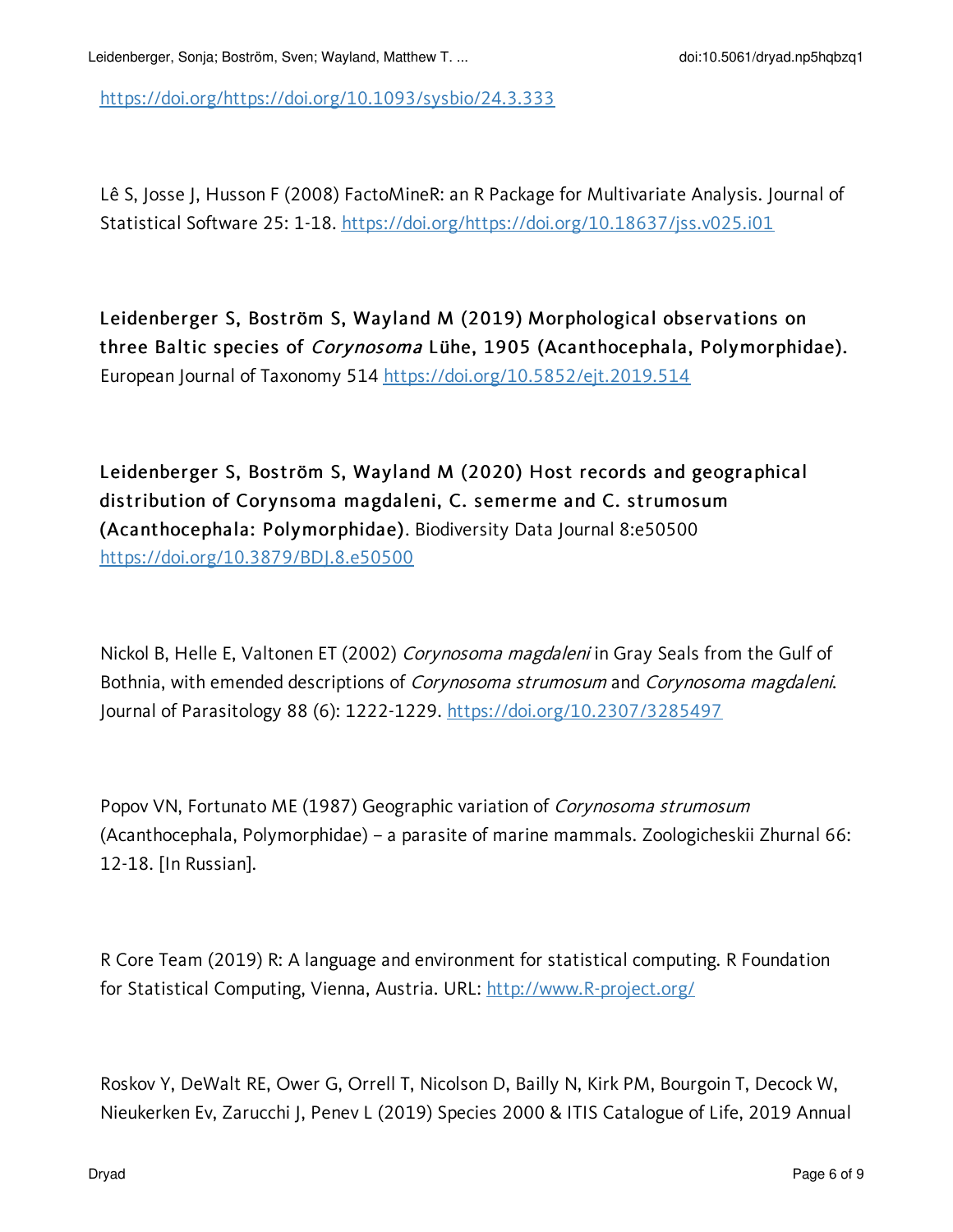Leidenberger, Sonja; Boström, Sven; Wayland, Matthew T. ... doi:10.5061/dryad.np5hqbzq1

Checklist. Species 2000: Naturalis, Leiden, the Netherlands. ISSN 2405-884X. Catalogue of Life. Release date: 2019-1-01.

URL: [www.catalogueoflife.org/annualchecklist/2019](http://www.catalogueoflife.org/annualchecklist/2019)

Skorobrechova EM, Nikishin VP (2014) Dependence of the structure of the capsule surrounding the acanthocephalan *Corynosoma strumosum* on the species of its natural paratenic host. Biology Bulletin 41 (4): 333-348. <https://doi.org/10.1134/s1062359013050166>

Steinauer ML, Nickol BB, Ortí G (2007) Cryptic speciation and patterns of phenotypic variation of a highly variable acanthocephalan parasite. Molecular Ecology 16: 4097-4109. [https://doi.org/https://doi.org/10.1111/j.1365-294X.2007.03462.x](https://doi.org/https:/doi.org/10.1111/j.1365-294X.2007.03462.x)

Väinölä R, Valtonen ET, Gibson DI (1994) Molecular systematics in the acanthocephalan genus Echinorhynchus (sensu lato) in northern Europe. Parasitology 108: 105-114. [https://doi.org/https://doi.org/10.1017/S0031182000078574](https://doi.org/https:/doi.org/10.1017/S0031182000078574)

Waindok P, Lehnert K, Siebert U, Pawliczka I, Strube C (2018) Prevalence and molecular characterisation of Acanthocephala in pinnipedia of the North and Baltic Seas. International Journal for Parasitology: Parasites and Wildlife 7 (1): 34-43. <https://doi.org/10.1016/j.ijppaw.2018.01.002>

Wayland MT (2010) Proboscis profiler: a tool for detecting acanthocephalan morphotypes. Systematic Parasitology 76: 159-167. [https://doi.org/https://doi.org/10.1007/s11230-010-9245-z](https://doi.org/https:/doi.org/10.1007/s11230-010-9245-z)

Wayland MT (2016) The Meristogram: a neglected tool for acanthocephalan systematics. Biodiversity Data Journal 4 (7606).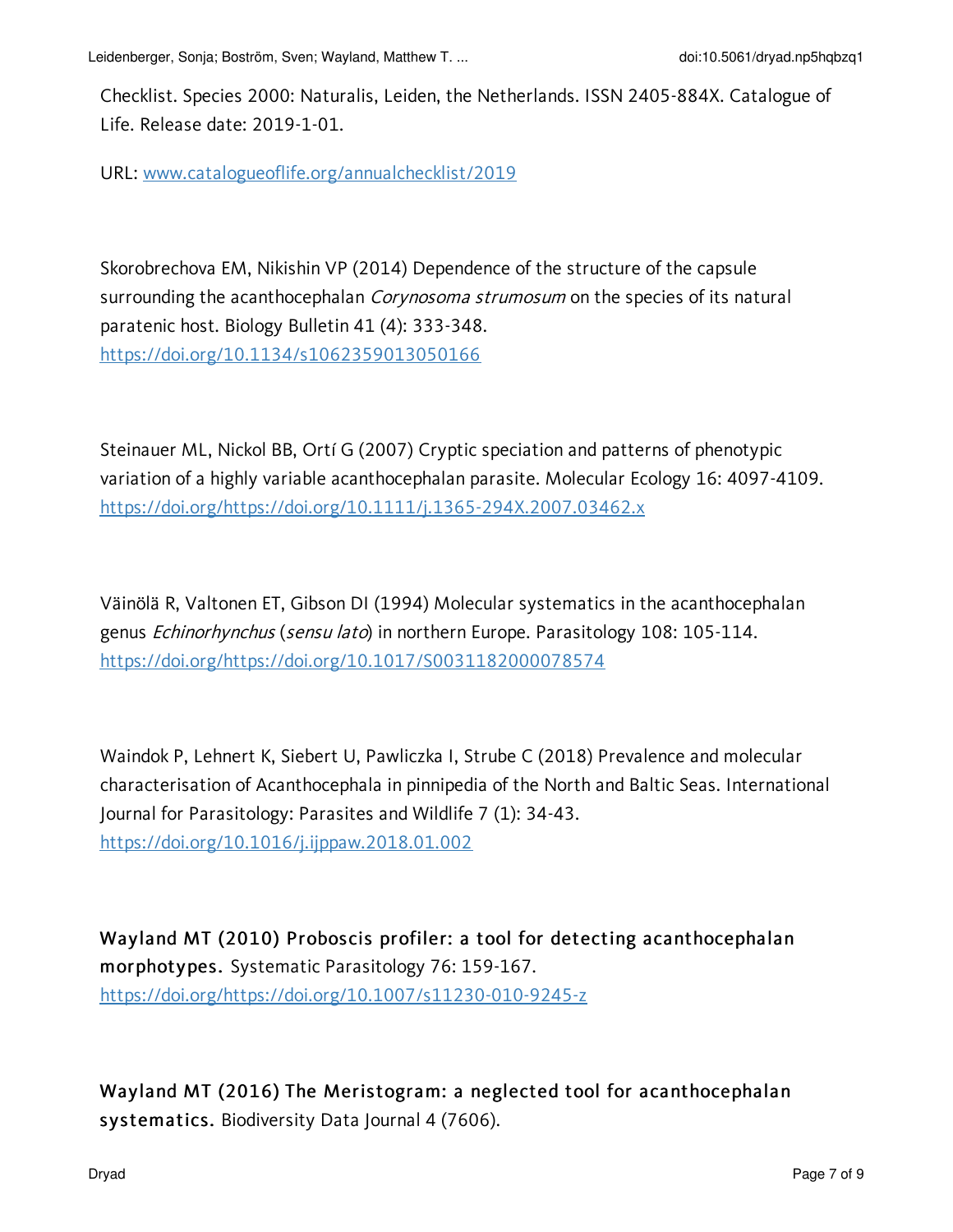[https://doi.org/https://doi.org/10.3897/BDJ.4.e7606](https://doi.org/https:/doi.org/10.3897/BDJ.4.e7606)

WoRMS Editorial Board (2020) World Register of Marine Species. http://www.marinespecies.org. Accessed on: 2020-03-18.

# Funding

Swedish Taxonomy Initiative, Award: DHA 2017.4.3-16

Riksmusei Vänner, Award: Stipendium 2017

## References

This dataset cites [https://doi.org/10.1002/\(SICI\)1097-4687\(199909\)241:3<227::AID-](https://doi.org/10.1002/(SICI)1097-4687(199909)241:3<227::AID-JMOR5>3.0.CO;2-G)JMOR5>3.0.CO;2-G

This dataset cites https://doi.org/ [10.1017/S0031182012000078](https://doi.org/ 10.1017/S0031182012000078)

This dataset cites <https://doi.org/10.1016/j.parint.2016.10.007>

This dataset cites <https://doi.org/10.1093/sysbio/24.3.333>

This dataset cites <https://doi.org/10.18637/jss.v025.i01>

This dataset cites <https://doi.org/10.5852/ejt.2019.514>

This dataset cites <https://doi.org/10.2307/3285497>

This dataset cites <https://waves-vagues.dfo-mpo.gc.ca/Library/147268.pdf>

This dataset cites [http://www.R-project.org/](http://www.r-project.org/)

This dataset cites <https://doi.org/10.5852/ejt.2019.514>

This dataset cites <https://doi.org/10.3897/BDJ.8.e50500>

This dataset cites [hdl:www.catalogueoflife.org/annualchecklist/2019](https://hdl.handle.net/www.catalogueoflife.org/annualchecklist/2019)

This dataset cites <https://doi.org/10.1134/s1062359013050166>

This dataset cites <https://doi.org/10.1111/j.1365-294X.2007.03462.x>